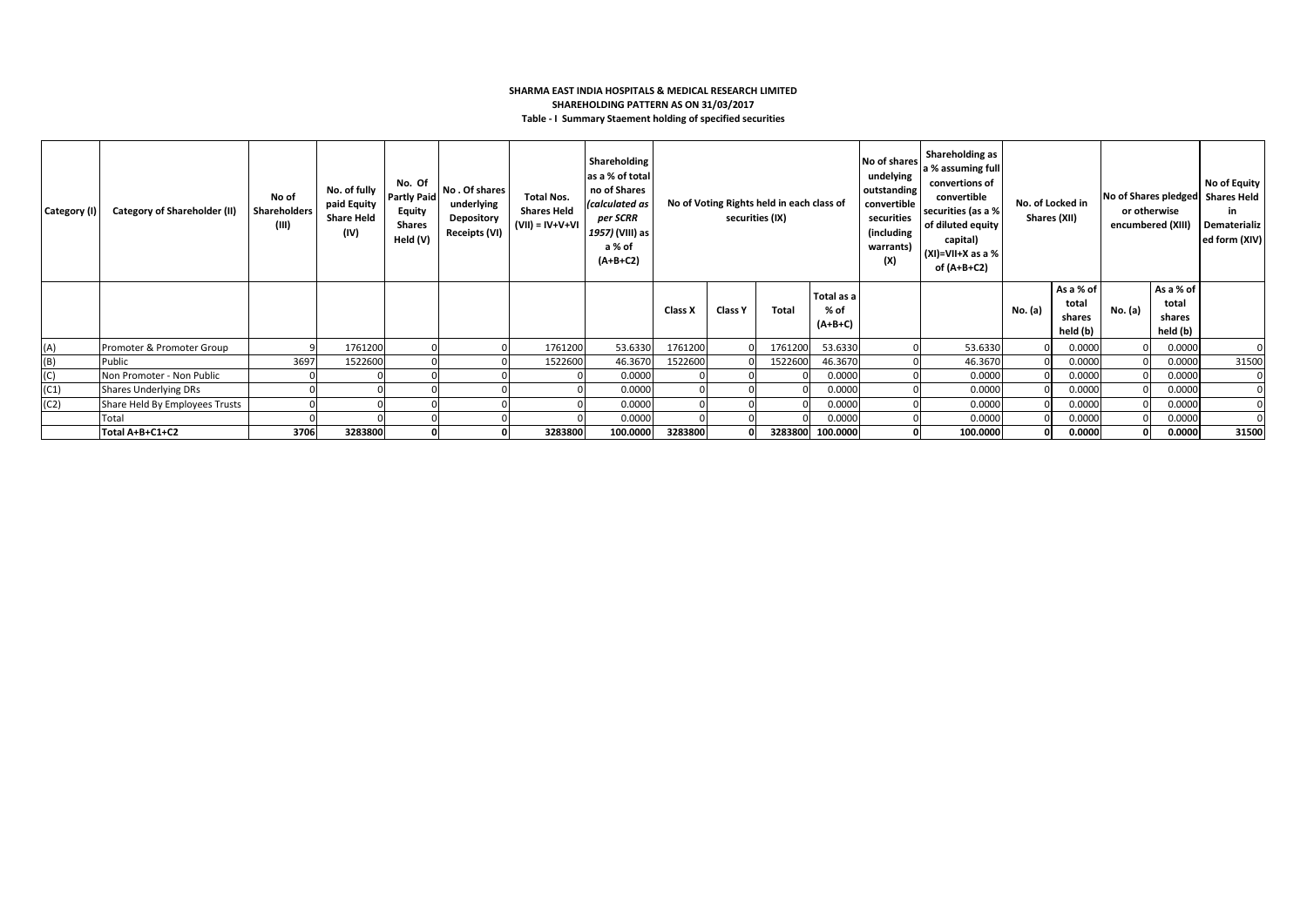## **SHAREHOLDING PATTERN AS ON 31/03/2017 SHARMA EAST INDIA HOSPITALS & MEDICAL RESEARCH LIMITED**

**Table - II Statement showing shareholding pattern of the Promoter and Promer Group**

| S.No. | Category & Name of the Shareholder (I)               | <b>PAN (II)</b> | No of<br><b>Shareholders</b><br>(III) | No. of fully<br>paid Equity<br><b>Share Held</b><br>(IV) | No. Of<br>Partly<br>Paid<br>Equity<br><b>Shares</b><br>Held (V) | No. Of shares   Total Nos.<br>underlying<br>Depository<br>Receipts (VI) | <b>Shares Held</b><br>$(VII) =$<br>$IV+V+VI$ | Shareholding<br>as a % of total<br>no of Shares<br>(calculated as<br>per SCRR<br>1957) (VIII) as a<br>% of (A+B+C2) | No of Voting Rights held in each class of<br>securities (IX) |  |                 |                 |  |         |         |                 |         |                    |          |  | undelying<br>outstanding<br>convertible<br>securities<br>(including<br>warrants)<br>(X) | No of shares Shareholding as a<br>% assuming full<br>convertions of<br>convertible<br>securities (as a %<br>of diluted equity<br>capital) (XI)=VII+X<br>as a % of (A+B+C2) | No. of Locked in<br>Shares (XII) |  | No of Shares<br>pledged or<br>otherwise<br>encumbered (XIII) |  | No of Equity<br><b>Shares Held</b><br>in<br>Dematerializ<br>ed form (XIV) |
|-------|------------------------------------------------------|-----------------|---------------------------------------|----------------------------------------------------------|-----------------------------------------------------------------|-------------------------------------------------------------------------|----------------------------------------------|---------------------------------------------------------------------------------------------------------------------|--------------------------------------------------------------|--|-----------------|-----------------|--|---------|---------|-----------------|---------|--------------------|----------|--|-----------------------------------------------------------------------------------------|----------------------------------------------------------------------------------------------------------------------------------------------------------------------------|----------------------------------|--|--------------------------------------------------------------|--|---------------------------------------------------------------------------|
|       |                                                      |                 |                                       |                                                          |                                                                 |                                                                         |                                              |                                                                                                                     |                                                              |  |                 | <b>Total as</b> |  |         |         | As a % of       |         | As a % of<br>total |          |  |                                                                                         |                                                                                                                                                                            |                                  |  |                                                              |  |                                                                           |
|       |                                                      |                 |                                       |                                                          |                                                                 |                                                                         |                                              |                                                                                                                     | Class X Class Y                                              |  | <b>Total</b>    | a % of          |  |         | No. (a) | total<br>shares | No. (a) | shares             |          |  |                                                                                         |                                                                                                                                                                            |                                  |  |                                                              |  |                                                                           |
|       |                                                      |                 |                                       |                                                          |                                                                 |                                                                         |                                              |                                                                                                                     |                                                              |  |                 | $(A+B+C)$       |  |         |         | held (b)        |         | held (b)           |          |  |                                                                                         |                                                                                                                                                                            |                                  |  |                                                              |  |                                                                           |
| (1)   | Indian                                               |                 |                                       |                                                          |                                                                 |                                                                         |                                              |                                                                                                                     |                                                              |  |                 |                 |  |         |         |                 |         |                    |          |  |                                                                                         |                                                                                                                                                                            |                                  |  |                                                              |  |                                                                           |
| (a)   | Individual                                           |                 |                                       | 756200                                                   |                                                                 |                                                                         | 756200                                       | 23.0282                                                                                                             | 756200                                                       |  |                 | 756200 23.0282  |  | 23.0282 |         | 0.0000          |         | 0.0000             |          |  |                                                                                         |                                                                                                                                                                            |                                  |  |                                                              |  |                                                                           |
|       | Brijmohan Sharma                                     |                 |                                       | 62000                                                    |                                                                 |                                                                         | 62000                                        | 1.8881                                                                                                              | 62000                                                        |  | 62000           | 1.8881          |  | 1.8881  |         | 0.0000          |         | 0.0000             |          |  |                                                                                         |                                                                                                                                                                            |                                  |  |                                                              |  |                                                                           |
|       | Jayshree Sharma                                      |                 |                                       | 58000                                                    |                                                                 |                                                                         | 58000                                        | 1.7662                                                                                                              | 58000                                                        |  | 5800            | 1.7662          |  | 1.7662  |         | 0.0000          |         | 0.0000             |          |  |                                                                                         |                                                                                                                                                                            |                                  |  |                                                              |  |                                                                           |
|       | Maya Sharma                                          | ABXPS3785L      |                                       | 160800                                                   |                                                                 |                                                                         | 160800                                       | 4.8968                                                                                                              | 160800                                                       |  | 160800          | 4.8968          |  | 4.8968  |         | 0.0000          |         | 0.0000             |          |  |                                                                                         |                                                                                                                                                                            |                                  |  |                                                              |  |                                                                           |
|       | Pradeep Sharma                                       | ACAPS0489B      |                                       | 23200                                                    |                                                                 |                                                                         | 23200                                        | 0.7065                                                                                                              | 23200                                                        |  | 23200           | 0.706           |  | 0.7065  |         | 0.0000          |         | 0.0000             |          |  |                                                                                         |                                                                                                                                                                            |                                  |  |                                                              |  |                                                                           |
|       | Raiesh Sharma                                        | AHWPS0110N      |                                       | 40000                                                    |                                                                 |                                                                         | 40000                                        | 1.2182                                                                                                              | 40000                                                        |  | 4000            | 1.2181          |  | 1.2181  |         | 0.0000          |         | 0.0000             |          |  |                                                                                         |                                                                                                                                                                            |                                  |  |                                                              |  |                                                                           |
|       | Shailendra Sharma                                    | AFEPS7340Q      |                                       | 412200                                                   |                                                                 |                                                                         | 412200                                       | 12.5525                                                                                                             | 412200                                                       |  | 412200          | 12.5525         |  | 12.5525 |         | 0.0000          |         | 0.0000             |          |  |                                                                                         |                                                                                                                                                                            |                                  |  |                                                              |  |                                                                           |
| (b)   | Huf                                                  |                 |                                       |                                                          |                                                                 |                                                                         | $\Omega$                                     | 0.0000                                                                                                              | $\Omega$                                                     |  |                 | 0.0000          |  | 0.0000  |         | 0.0000          |         | 0.0000             |          |  |                                                                                         |                                                                                                                                                                            |                                  |  |                                                              |  |                                                                           |
| (c)   | Central Govt /state Govt/ President Of India         |                 |                                       |                                                          |                                                                 |                                                                         | $\Omega$                                     | 0.0000                                                                                                              | $\Omega$                                                     |  |                 | 0.000           |  | 0.0000  |         | 0.0000          |         | 0.0000             |          |  |                                                                                         |                                                                                                                                                                            |                                  |  |                                                              |  |                                                                           |
| (d)   | Financial Inst/banks                                 |                 |                                       |                                                          |                                                                 |                                                                         | $\cap$                                       | 0.0000                                                                                                              |                                                              |  |                 | 0.000           |  | 0.0000  |         | 0.0000          |         | 0.0000             |          |  |                                                                                         |                                                                                                                                                                            |                                  |  |                                                              |  |                                                                           |
| (e)   | Any other                                            |                 |                                       |                                                          |                                                                 |                                                                         |                                              |                                                                                                                     |                                                              |  |                 |                 |  |         |         |                 |         |                    |          |  |                                                                                         |                                                                                                                                                                            |                                  |  |                                                              |  |                                                                           |
|       | Other - Body Corporate                               |                 |                                       | 1005000                                                  |                                                                 |                                                                         | 1005000                                      | 30.6048                                                                                                             | 1005000                                                      |  | 1005000 30.6048 |                 |  | 30.6048 |         | 0.0000          |         | 0.0000             |          |  |                                                                                         |                                                                                                                                                                            |                                  |  |                                                              |  |                                                                           |
|       | Kshitij Enterprises(p)ltd                            |                 |                                       | 150700                                                   |                                                                 |                                                                         | 150700                                       | 4.5892                                                                                                              | 150700                                                       |  | 15070           | 4.5892          |  | 4.5892  |         | 0.0000          |         | 0.0000             |          |  |                                                                                         |                                                                                                                                                                            |                                  |  |                                                              |  |                                                                           |
|       | Sharma Hospital Pvt. Ltd.                            | AACCS1237J      |                                       | 670400                                                   |                                                                 |                                                                         | 670400                                       | 20.4154                                                                                                             | 670400                                                       |  | 67040           | 20.4154         |  | 20.4154 |         | 0.0000          |         | 0.0000             |          |  |                                                                                         |                                                                                                                                                                            |                                  |  |                                                              |  |                                                                           |
|       | Sharma Nur.home&bone Hosp                            | AACCS4866P      |                                       | 183900                                                   |                                                                 |                                                                         | 183900                                       | 5.6002                                                                                                              | 183900                                                       |  | 183900          | 5.6002          |  | 5.6002  |         | 0.0000          |         | 0.0000             |          |  |                                                                                         |                                                                                                                                                                            |                                  |  |                                                              |  |                                                                           |
|       | Sub - Total                                          |                 |                                       | 1761200                                                  |                                                                 |                                                                         | 1761200                                      | 53.6330                                                                                                             | 1761200                                                      |  | 1761200 53.6330 |                 |  | 53.6330 |         | 0.0000          |         | 0.0000             |          |  |                                                                                         |                                                                                                                                                                            |                                  |  |                                                              |  |                                                                           |
| (2)   | Foreign                                              |                 |                                       |                                                          |                                                                 |                                                                         |                                              |                                                                                                                     |                                                              |  |                 |                 |  |         |         |                 |         |                    |          |  |                                                                                         |                                                                                                                                                                            |                                  |  |                                                              |  |                                                                           |
| (a)   | Individual(nri/ Foriegn Individual)                  |                 |                                       |                                                          |                                                                 |                                                                         | $\Omega$                                     | 0.0000                                                                                                              | $\Omega$                                                     |  |                 | 0.0000          |  | 0.0000  |         | 0.0000          |         | 0.0000             |          |  |                                                                                         |                                                                                                                                                                            |                                  |  |                                                              |  |                                                                           |
| (b)   | Government                                           |                 |                                       |                                                          |                                                                 |                                                                         | $\Omega$                                     | 0.0000                                                                                                              | $\Omega$                                                     |  |                 | 0.000           |  | 0.0000  |         | 0.0000          |         | 0.0000             | $\Omega$ |  |                                                                                         |                                                                                                                                                                            |                                  |  |                                                              |  |                                                                           |
| (c)   | Institutions                                         |                 |                                       |                                                          |                                                                 |                                                                         | $\Omega$                                     | 0.0000                                                                                                              | $\Omega$                                                     |  |                 | 0.000           |  | 0.0000  |         | 0.0000          |         | 0.0000             |          |  |                                                                                         |                                                                                                                                                                            |                                  |  |                                                              |  |                                                                           |
| (d)   | Foreign Portfolio Investors                          |                 |                                       |                                                          |                                                                 |                                                                         |                                              | 0.0000                                                                                                              |                                                              |  |                 | 0.000           |  | 0.0000  |         | 0.0000          |         | 0.0000             |          |  |                                                                                         |                                                                                                                                                                            |                                  |  |                                                              |  |                                                                           |
| (e)   | Any Other                                            |                 |                                       |                                                          |                                                                 |                                                                         |                                              |                                                                                                                     |                                                              |  |                 |                 |  |         |         |                 |         |                    |          |  |                                                                                         |                                                                                                                                                                            |                                  |  |                                                              |  |                                                                           |
|       | Sub - Total                                          |                 |                                       |                                                          |                                                                 |                                                                         | C                                            |                                                                                                                     | $\Omega$                                                     |  |                 |                 |  |         |         |                 |         |                    |          |  |                                                                                         |                                                                                                                                                                            |                                  |  |                                                              |  |                                                                           |
|       | Total Shareholding of Promoter and Promotor<br>Group |                 |                                       | 1761200                                                  |                                                                 |                                                                         | 1761200                                      | 53.633                                                                                                              | 1761200                                                      |  | 1761200         | 53.633          |  | 53.633  |         |                 |         |                    |          |  |                                                                                         |                                                                                                                                                                            |                                  |  |                                                              |  |                                                                           |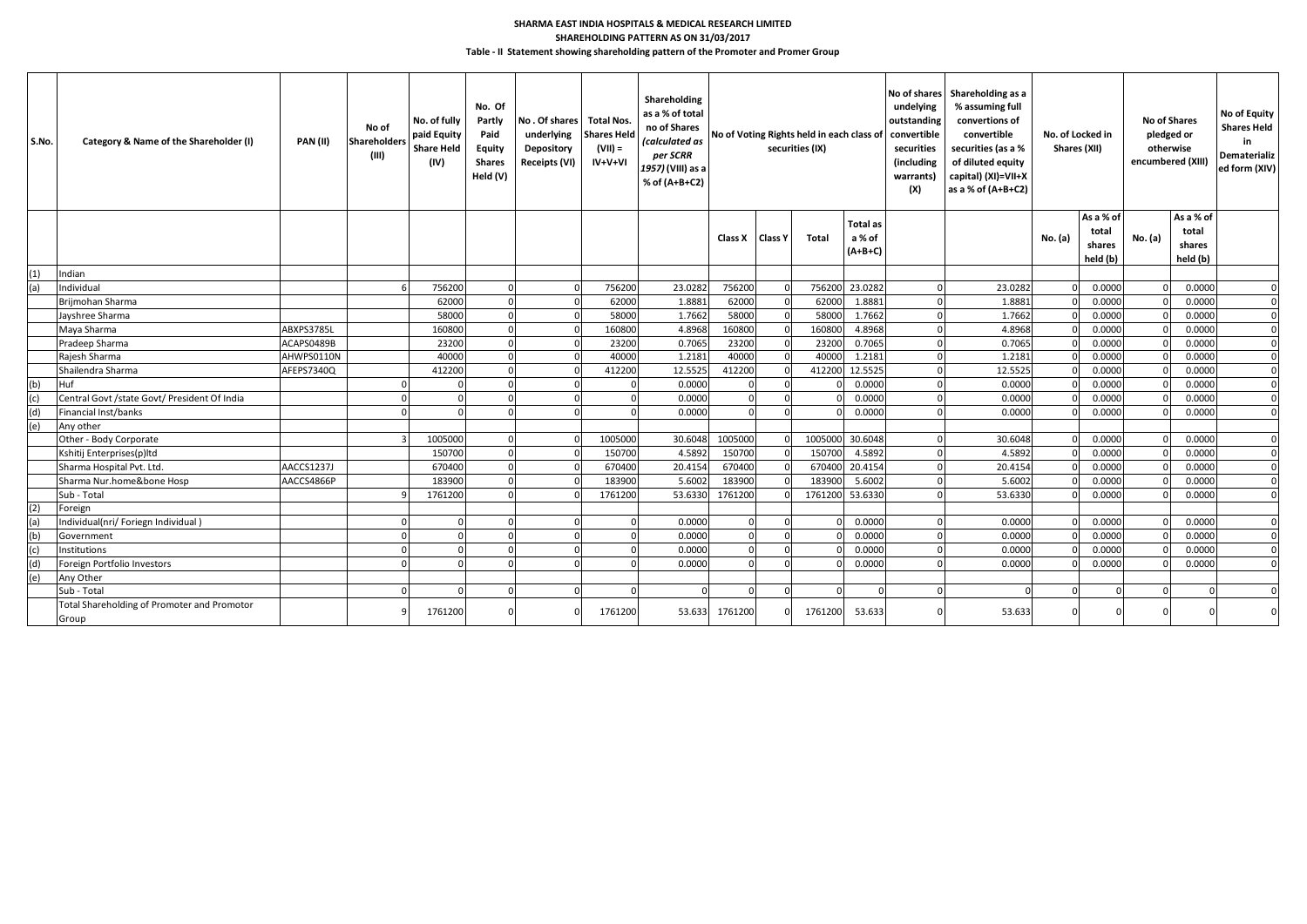#### **Table - III Statement showing shareholding pattern of the Public shareholding SHARMA EAST INDIA HOSPITALS & MEDICAL RESEARCH LIMITED SHAREHOLDING PATTERN AS ON 31/03/2017**

| S.No. | Category & Name of the Shareholder (I)                   | <b>PAN (II)</b> | No of<br>Sharehold<br>ers (III) | No. of<br>fully paid<br>Equity<br>Share<br>Held (IV) | No. Of<br>Partly<br>Paid<br>Equity<br><b>Shares</b><br>Held (V) | No.Of<br>shares<br>underlying<br>Depository<br><b>Receipts</b><br>(VI) | <b>Total Nos.</b><br><b>Shares Held</b><br>$(VII) =$<br>$IV+V+VI$ | Shareholding<br>as a % of<br>total no of<br><b>Shares</b><br><b>Calculated</b><br>as per SCRR<br>1957) (VIII)<br>as a % of<br>$(A+B+C2)$ | No of Voting Rights held in each class of<br>securities (IX) |                |              |                                 |          |         |         |                                          |         |                                          |              |  |  |  |  |  |  |  |  |  |  |  |  |  |  |  |  |  |  | No of shares<br>undelying<br>outstanding<br>convertible<br>securities<br>(including | Shareholding as<br>a % assuming<br>full convertions<br>of convertible<br>securities (as a<br>% of diluted<br>equity capital)<br>warrants) (X) (XI)=VII+X as a %<br>of $(A+B+C2)$ |  | No. of Locked in<br>Shares (XII) |  | or otherwise<br>encumbered (XIII) | No of<br>Equity<br>No of Shares pledged Shares Held<br>in<br>Demateriali<br>zed form<br>(XIV) |
|-------|----------------------------------------------------------|-----------------|---------------------------------|------------------------------------------------------|-----------------------------------------------------------------|------------------------------------------------------------------------|-------------------------------------------------------------------|------------------------------------------------------------------------------------------------------------------------------------------|--------------------------------------------------------------|----------------|--------------|---------------------------------|----------|---------|---------|------------------------------------------|---------|------------------------------------------|--------------|--|--|--|--|--|--|--|--|--|--|--|--|--|--|--|--|--|--|-------------------------------------------------------------------------------------|----------------------------------------------------------------------------------------------------------------------------------------------------------------------------------|--|----------------------------------|--|-----------------------------------|-----------------------------------------------------------------------------------------------|
|       |                                                          |                 |                                 |                                                      |                                                                 |                                                                        |                                                                   |                                                                                                                                          | Class X                                                      | <b>Class Y</b> | Total        | Total as a<br>% of<br>$(A+B+C)$ |          |         | No. (a) | As a % of<br>total<br>shares<br>held (b) | No. (a) | As a % of<br>total<br>shares<br>held (b) |              |  |  |  |  |  |  |  |  |  |  |  |  |  |  |  |  |  |  |                                                                                     |                                                                                                                                                                                  |  |                                  |  |                                   |                                                                                               |
| (1)   | nstitutions                                              |                 |                                 |                                                      |                                                                 |                                                                        |                                                                   |                                                                                                                                          |                                                              |                |              |                                 |          |         |         |                                          |         |                                          |              |  |  |  |  |  |  |  |  |  |  |  |  |  |  |  |  |  |  |                                                                                     |                                                                                                                                                                                  |  |                                  |  |                                   |                                                                                               |
| a)    | Mutual Funds                                             |                 |                                 | $\Omega$                                             | $\Omega$                                                        |                                                                        |                                                                   | 0.0000                                                                                                                                   |                                                              |                | $\Omega$     | 0.0000                          |          | 0.0000  |         | 0.000                                    |         | 0.0000                                   | $\Omega$     |  |  |  |  |  |  |  |  |  |  |  |  |  |  |  |  |  |  |                                                                                     |                                                                                                                                                                                  |  |                                  |  |                                   |                                                                                               |
| (b)   | Venture Capital Funds                                    |                 |                                 | $\Omega$                                             | $\Omega$                                                        |                                                                        |                                                                   | 0.0000                                                                                                                                   |                                                              |                | $\Omega$     | 0.0000                          |          | 0.0000  |         | 0.0000                                   |         | 0.0000                                   | $\Omega$     |  |  |  |  |  |  |  |  |  |  |  |  |  |  |  |  |  |  |                                                                                     |                                                                                                                                                                                  |  |                                  |  |                                   |                                                                                               |
| (c)   | Alternate Investment Funds                               |                 |                                 | $\Omega$                                             | n                                                               |                                                                        |                                                                   | 0.0000                                                                                                                                   |                                                              |                | $\Omega$     | 0.0000                          |          | 0.0000  |         | 0.0000                                   |         | 0.0000                                   | $\mathbf 0$  |  |  |  |  |  |  |  |  |  |  |  |  |  |  |  |  |  |  |                                                                                     |                                                                                                                                                                                  |  |                                  |  |                                   |                                                                                               |
| (d)   | Foreign Venture Capital Investors                        |                 |                                 | $\Omega$                                             | $\Omega$                                                        |                                                                        |                                                                   | 0.0000                                                                                                                                   |                                                              | $\Omega$       | $\Omega$     | 0.0000                          |          | 0.0000  |         | 0.000                                    |         | 0.0000                                   | $\Omega$     |  |  |  |  |  |  |  |  |  |  |  |  |  |  |  |  |  |  |                                                                                     |                                                                                                                                                                                  |  |                                  |  |                                   |                                                                                               |
| (e)   | Foreign Portfolio Investros                              |                 |                                 | $\Omega$                                             | $\Omega$                                                        |                                                                        | $\Omega$                                                          | 0.0000                                                                                                                                   |                                                              | $\Omega$       | $\Omega$     | 0.0000                          |          | 0.0000  |         | 0.000                                    |         | 0.0000                                   | $\Omega$     |  |  |  |  |  |  |  |  |  |  |  |  |  |  |  |  |  |  |                                                                                     |                                                                                                                                                                                  |  |                                  |  |                                   |                                                                                               |
| (f)   | <b>Financial Inst/banks</b>                              |                 |                                 | $\Omega$                                             | $\Omega$                                                        |                                                                        | $\Omega$                                                          | 0.0000                                                                                                                                   |                                                              | $\Omega$       | $\Omega$     | 0.0000                          | O        | 0.0000  |         | 0.0000                                   |         | 0.0000                                   | $\Omega$     |  |  |  |  |  |  |  |  |  |  |  |  |  |  |  |  |  |  |                                                                                     |                                                                                                                                                                                  |  |                                  |  |                                   |                                                                                               |
| (g)   | <b>Insurance Companies</b>                               |                 | n                               | $\overline{0}$                                       | $\Omega$                                                        | $\Omega$                                                               | $\overline{0}$                                                    | 0.0000                                                                                                                                   | $\Omega$                                                     | $\overline{0}$ | $\Omega$     | 0.0000                          | $\Omega$ | 0.0000  |         | 0.0000                                   |         | 0.0000                                   | $\mathbf 0$  |  |  |  |  |  |  |  |  |  |  |  |  |  |  |  |  |  |  |                                                                                     |                                                                                                                                                                                  |  |                                  |  |                                   |                                                                                               |
| (h)   | Provident Funds/ Pension Fund                            |                 |                                 | $\overline{0}$                                       | $\Omega$                                                        | $\Omega$                                                               | $\Omega$                                                          | 0.0000                                                                                                                                   | $\Omega$                                                     | $\Omega$       | $\Omega$     | 0.0000                          | $\Omega$ | 0.0000  |         | 0.0000                                   |         | 0.0000                                   | $\mathbf{0}$ |  |  |  |  |  |  |  |  |  |  |  |  |  |  |  |  |  |  |                                                                                     |                                                                                                                                                                                  |  |                                  |  |                                   |                                                                                               |
|       | Any other                                                |                 |                                 |                                                      |                                                                 |                                                                        |                                                                   |                                                                                                                                          |                                                              |                |              |                                 |          |         |         |                                          |         |                                          |              |  |  |  |  |  |  |  |  |  |  |  |  |  |  |  |  |  |  |                                                                                     |                                                                                                                                                                                  |  |                                  |  |                                   |                                                                                               |
|       | Sub-total (B)(1)                                         |                 |                                 | $\Omega$                                             |                                                                 |                                                                        | $\Omega$                                                          | 0.0000                                                                                                                                   |                                                              |                | $\Omega$     | 0.0000                          |          | 0.0000  |         | 0.0000                                   |         | 0.0000                                   | $\Omega$     |  |  |  |  |  |  |  |  |  |  |  |  |  |  |  |  |  |  |                                                                                     |                                                                                                                                                                                  |  |                                  |  |                                   |                                                                                               |
| 2)    | Central Govt /state Govt/ President Of India             |                 |                                 | $\Omega$                                             |                                                                 |                                                                        |                                                                   | 0.0000                                                                                                                                   |                                                              |                | $\Omega$     | 0.0000                          |          | 0.0000  |         | 0.0000                                   |         | 0.0000                                   | $\Omega$     |  |  |  |  |  |  |  |  |  |  |  |  |  |  |  |  |  |  |                                                                                     |                                                                                                                                                                                  |  |                                  |  |                                   |                                                                                               |
|       | Sub-total (B)(2)                                         |                 |                                 | $\Omega$                                             |                                                                 |                                                                        |                                                                   | 0.0000                                                                                                                                   |                                                              |                |              | 0.0000                          |          | 0.0000  |         | 0.0000                                   |         | 0.0000                                   |              |  |  |  |  |  |  |  |  |  |  |  |  |  |  |  |  |  |  |                                                                                     |                                                                                                                                                                                  |  |                                  |  |                                   |                                                                                               |
|       | Non-institutions                                         |                 |                                 |                                                      |                                                                 |                                                                        |                                                                   |                                                                                                                                          |                                                              |                |              |                                 |          |         |         |                                          |         |                                          |              |  |  |  |  |  |  |  |  |  |  |  |  |  |  |  |  |  |  |                                                                                     |                                                                                                                                                                                  |  |                                  |  |                                   |                                                                                               |
|       | i) Individual-Holding Nom. Val. upto Rs.2 lakhs          |                 | 3684                            | 823500                                               |                                                                 |                                                                        | 823500                                                            | 25.0777                                                                                                                                  | 823500                                                       |                | 823500       | 25.0777                         |          | 25.0777 |         | 0.000                                    |         | 0.0000                                   | 31100        |  |  |  |  |  |  |  |  |  |  |  |  |  |  |  |  |  |  |                                                                                     |                                                                                                                                                                                  |  |                                  |  |                                   |                                                                                               |
|       | ii) Individual-Holding Nom. Val. greater then Rs.2 lakhs |                 |                                 | 276800                                               | $\Omega$                                                        |                                                                        | 276800                                                            | 8.4293                                                                                                                                   | 276800                                                       |                | 276800       | 8.4293                          |          | 8.4293  |         | 0.000                                    |         | 0.0000                                   | $\mathbf{0}$ |  |  |  |  |  |  |  |  |  |  |  |  |  |  |  |  |  |  |                                                                                     |                                                                                                                                                                                  |  |                                  |  |                                   |                                                                                               |
|       | Ashok Kumar Jain                                         |                 |                                 | 35500                                                | $\Omega$                                                        | $\Omega$                                                               | 35500                                                             | 1.081                                                                                                                                    | 35500                                                        | $\Omega$       | 35500        | 1.0811                          |          | 1.0811  |         | 0.000                                    |         | 0.0000                                   | $\mathbf 0$  |  |  |  |  |  |  |  |  |  |  |  |  |  |  |  |  |  |  |                                                                                     |                                                                                                                                                                                  |  |                                  |  |                                   |                                                                                               |
|       | Lata Sharma                                              |                 |                                 | 40000                                                | $\Omega$                                                        | $\Omega$                                                               | 40000                                                             | 1.2181                                                                                                                                   | 40000                                                        | $\Omega$       | 40000        | 1.2181                          |          | 1.2181  |         | 0.0000                                   |         | 0.0000                                   | $\Omega$     |  |  |  |  |  |  |  |  |  |  |  |  |  |  |  |  |  |  |                                                                                     |                                                                                                                                                                                  |  |                                  |  |                                   |                                                                                               |
|       | Madhulika Sharma                                         |                 |                                 | 83800                                                | $\Omega$                                                        | $\Omega$                                                               | 83800                                                             | 2.5519                                                                                                                                   | 83800                                                        | $\Omega$       | 83800        | 2.5519                          | n        | 2.5519  |         | 0.0000                                   |         | 0.0000                                   | $\Omega$     |  |  |  |  |  |  |  |  |  |  |  |  |  |  |  |  |  |  |                                                                                     |                                                                                                                                                                                  |  |                                  |  |                                   |                                                                                               |
|       | Manisha Agarwal                                          |                 |                                 | 60000                                                | $\Omega$                                                        | $\Omega$                                                               | 60000                                                             | 1.8272                                                                                                                                   | 60000                                                        | $\Omega$       | 60000        | 1.8272                          | $\Omega$ | 1.8272  |         | 0.0000                                   |         | 0.0000                                   | $\Omega$     |  |  |  |  |  |  |  |  |  |  |  |  |  |  |  |  |  |  |                                                                                     |                                                                                                                                                                                  |  |                                  |  |                                   |                                                                                               |
|       | Subhash Jain                                             |                 |                                 | 35500                                                | $\Omega$                                                        | $\Omega$                                                               | 35500                                                             | 1.081                                                                                                                                    | 35500                                                        | $\Omega$       | 35500        | 1.0811                          | O        | 1.0811  |         | 0.000                                    |         | 0.0000                                   | $\Omega$     |  |  |  |  |  |  |  |  |  |  |  |  |  |  |  |  |  |  |                                                                                     |                                                                                                                                                                                  |  |                                  |  |                                   |                                                                                               |
| (b)   | Nbfc Registered With Rbi                                 |                 |                                 | $\Omega$                                             | <sup>n</sup>                                                    | $\Omega$                                                               | - 0                                                               | 0.0000                                                                                                                                   |                                                              | $\Omega$       | $\Omega$     | 0.0000                          | 0        | 0.0000  |         | 0.0000                                   |         | 0.0000                                   | $\Omega$     |  |  |  |  |  |  |  |  |  |  |  |  |  |  |  |  |  |  |                                                                                     |                                                                                                                                                                                  |  |                                  |  |                                   |                                                                                               |
| (c)   | <b>Employees Trust</b>                                   |                 | n                               | $\overline{0}$                                       | $\Omega$                                                        | $\mathbf{0}$                                                           | $\overline{0}$                                                    | 0.0000                                                                                                                                   | $\Omega$                                                     | $\Omega$       | $\mathbf{0}$ | 0.0000                          | $\Omega$ | 0.0000  |         | 0.0000                                   |         | 0.0000                                   | $\mathbf 0$  |  |  |  |  |  |  |  |  |  |  |  |  |  |  |  |  |  |  |                                                                                     |                                                                                                                                                                                  |  |                                  |  |                                   |                                                                                               |
| (d)   | <b>Overseas Depository Holding DRs</b>                   |                 |                                 | $\Omega$                                             |                                                                 |                                                                        |                                                                   | 0.0000                                                                                                                                   |                                                              |                | $\Omega$     | 0.0000                          |          | 0.0000  |         | 0.0000                                   |         | 0.0000                                   | $\Omega$     |  |  |  |  |  |  |  |  |  |  |  |  |  |  |  |  |  |  |                                                                                     |                                                                                                                                                                                  |  |                                  |  |                                   |                                                                                               |
| e)    | Any Other                                                |                 |                                 |                                                      |                                                                 |                                                                        |                                                                   |                                                                                                                                          |                                                              |                |              |                                 |          |         |         |                                          |         |                                          |              |  |  |  |  |  |  |  |  |  |  |  |  |  |  |  |  |  |  |                                                                                     |                                                                                                                                                                                  |  |                                  |  |                                   |                                                                                               |
|       | Other - Body Corp                                        |                 |                                 | 422300                                               |                                                                 |                                                                        | 422300                                                            | 12.8601                                                                                                                                  | 422300                                                       |                | 422300       | 12.8601                         |          | 12.8601 |         | 0.0000                                   |         | 0.0000                                   | 400          |  |  |  |  |  |  |  |  |  |  |  |  |  |  |  |  |  |  |                                                                                     |                                                                                                                                                                                  |  |                                  |  |                                   |                                                                                               |
|       | Ganpati Plast Fab Ltd.                                   |                 |                                 | 290900                                               |                                                                 |                                                                        | 290900                                                            | 8.8586                                                                                                                                   | 290900                                                       |                | 290900       | 8.8586                          |          | 8.8586  |         | 0.000                                    |         | 0.0000                                   | $\Omega$     |  |  |  |  |  |  |  |  |  |  |  |  |  |  |  |  |  |  |                                                                                     |                                                                                                                                                                                  |  |                                  |  |                                   |                                                                                               |
|       | T.c.i.bhoruka Project Ltd                                |                 |                                 | 100000                                               | $\Omega$                                                        |                                                                        | 100000                                                            | 3.045                                                                                                                                    | 10000                                                        |                | 100000       | 3.0453                          |          | 3.0453  |         | 0.000                                    |         | 0.0000                                   | $\Omega$     |  |  |  |  |  |  |  |  |  |  |  |  |  |  |  |  |  |  |                                                                                     |                                                                                                                                                                                  |  |                                  |  |                                   |                                                                                               |
|       | Sub-total (B)(3)                                         |                 | 3697                            | 1522600                                              | $\Omega$                                                        |                                                                        | 1522600                                                           | 46.367                                                                                                                                   | 1522600                                                      |                | 1522600      | 46.3670                         |          | 46.3670 |         | 0.000                                    |         | 0.0000                                   | 31500        |  |  |  |  |  |  |  |  |  |  |  |  |  |  |  |  |  |  |                                                                                     |                                                                                                                                                                                  |  |                                  |  |                                   |                                                                                               |
|       | <b>Total Public Shareholding</b>                         |                 | 3697                            | 1522600                                              | n                                                               |                                                                        | 1522600                                                           | 46.3670                                                                                                                                  | 1522600                                                      |                | 1522600      | 46.3670                         |          | 46.3670 |         | 0.0000                                   |         | 0.0000                                   | 31500        |  |  |  |  |  |  |  |  |  |  |  |  |  |  |  |  |  |  |                                                                                     |                                                                                                                                                                                  |  |                                  |  |                                   |                                                                                               |
|       |                                                          |                 |                                 |                                                      |                                                                 |                                                                        |                                                                   |                                                                                                                                          |                                                              |                |              |                                 |          |         |         |                                          |         |                                          |              |  |  |  |  |  |  |  |  |  |  |  |  |  |  |  |  |  |  |                                                                                     |                                                                                                                                                                                  |  |                                  |  |                                   |                                                                                               |
|       |                                                          |                 |                                 |                                                      |                                                                 |                                                                        |                                                                   |                                                                                                                                          |                                                              |                |              |                                 |          |         |         |                                          |         |                                          |              |  |  |  |  |  |  |  |  |  |  |  |  |  |  |  |  |  |  |                                                                                     |                                                                                                                                                                                  |  |                                  |  |                                   |                                                                                               |
|       |                                                          |                 |                                 |                                                      |                                                                 |                                                                        |                                                                   |                                                                                                                                          |                                                              |                |              |                                 |          |         |         |                                          |         |                                          |              |  |  |  |  |  |  |  |  |  |  |  |  |  |  |  |  |  |  |                                                                                     |                                                                                                                                                                                  |  |                                  |  |                                   |                                                                                               |
|       |                                                          |                 |                                 |                                                      |                                                                 |                                                                        |                                                                   |                                                                                                                                          |                                                              |                |              |                                 |          |         |         |                                          |         |                                          |              |  |  |  |  |  |  |  |  |  |  |  |  |  |  |  |  |  |  |                                                                                     |                                                                                                                                                                                  |  |                                  |  |                                   |                                                                                               |
|       |                                                          |                 |                                 |                                                      |                                                                 |                                                                        |                                                                   |                                                                                                                                          |                                                              |                |              |                                 |          |         |         |                                          |         |                                          |              |  |  |  |  |  |  |  |  |  |  |  |  |  |  |  |  |  |  |                                                                                     |                                                                                                                                                                                  |  |                                  |  |                                   |                                                                                               |
|       |                                                          |                 |                                 |                                                      |                                                                 |                                                                        |                                                                   |                                                                                                                                          |                                                              |                |              |                                 |          |         |         |                                          |         |                                          |              |  |  |  |  |  |  |  |  |  |  |  |  |  |  |  |  |  |  |                                                                                     |                                                                                                                                                                                  |  |                                  |  |                                   |                                                                                               |
|       |                                                          |                 |                                 |                                                      |                                                                 |                                                                        |                                                                   |                                                                                                                                          |                                                              |                |              |                                 |          |         |         |                                          |         |                                          |              |  |  |  |  |  |  |  |  |  |  |  |  |  |  |  |  |  |  |                                                                                     |                                                                                                                                                                                  |  |                                  |  |                                   |                                                                                               |